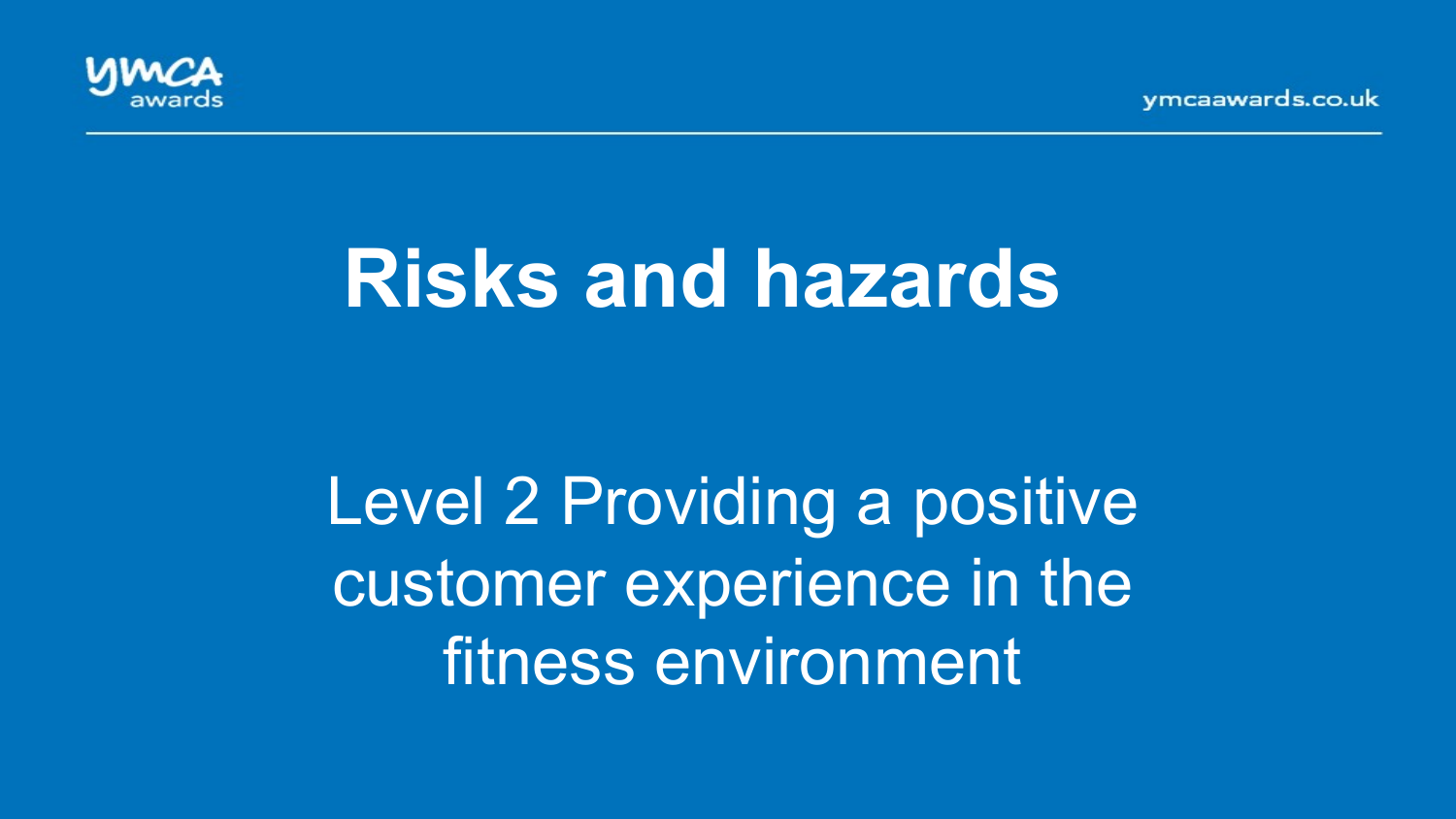

#### Learning outcomes

By the end of this session you will be able to:

- Identify possible hazards
- Describe how to carry out a risk assessment
- $-$  Describe how to control risks associated with hazards
- $-$  Identify the appropriate person/position to contact when hazards and risks cannot be controlled personally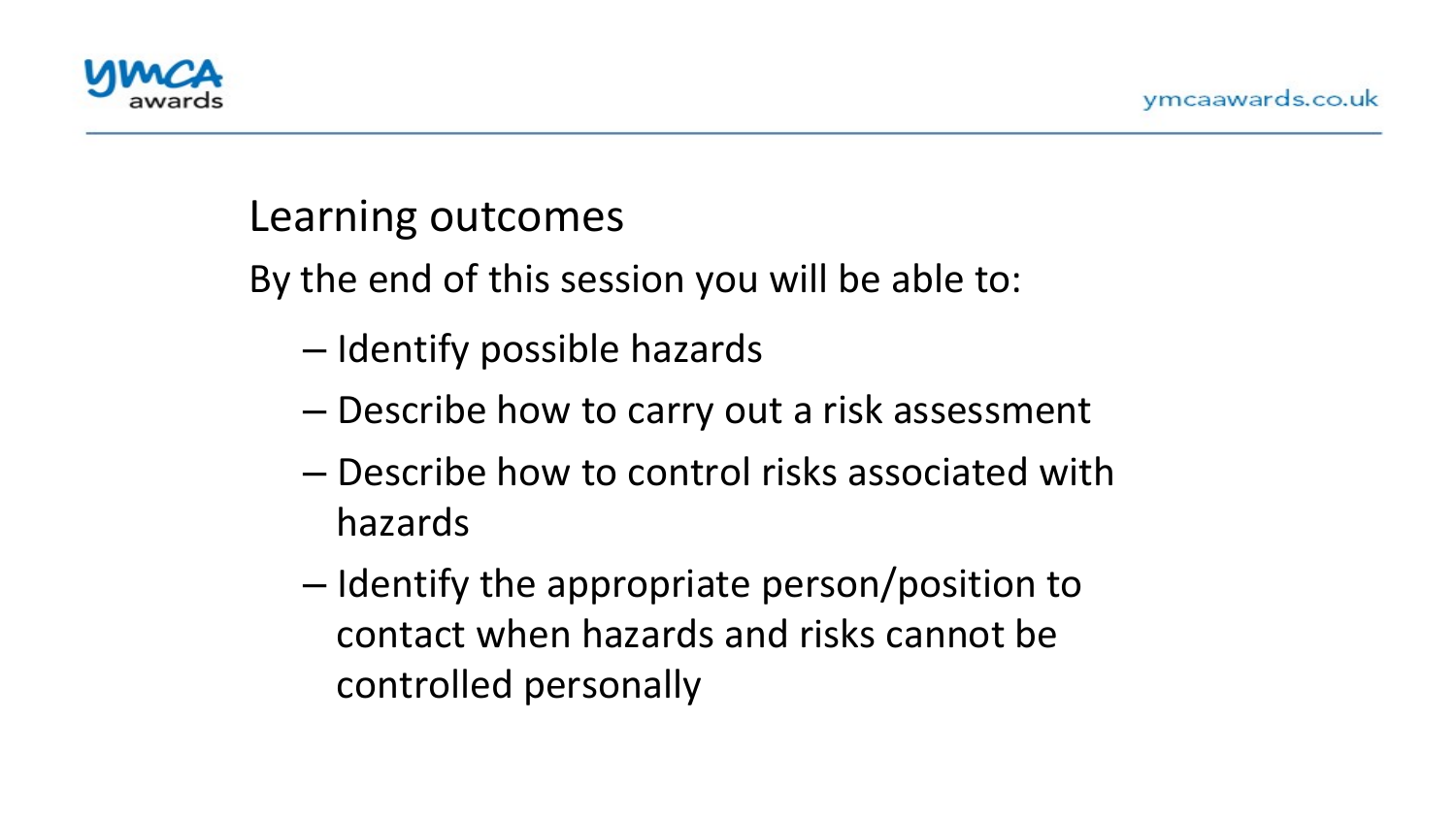

# The basic principles of risk assessment

It is important to identify how people might be harmed. This can be done by:

- Walking around the environment to see what can cause harm to customers and employees
- Asking employees about any concerns
- Visiting the Health and Safety Executive website for guidance on where hazards occur and how to control them
- Checking manufacturer's guidelines on the maintenance and safe use of equipment
- Reviewing previous accident records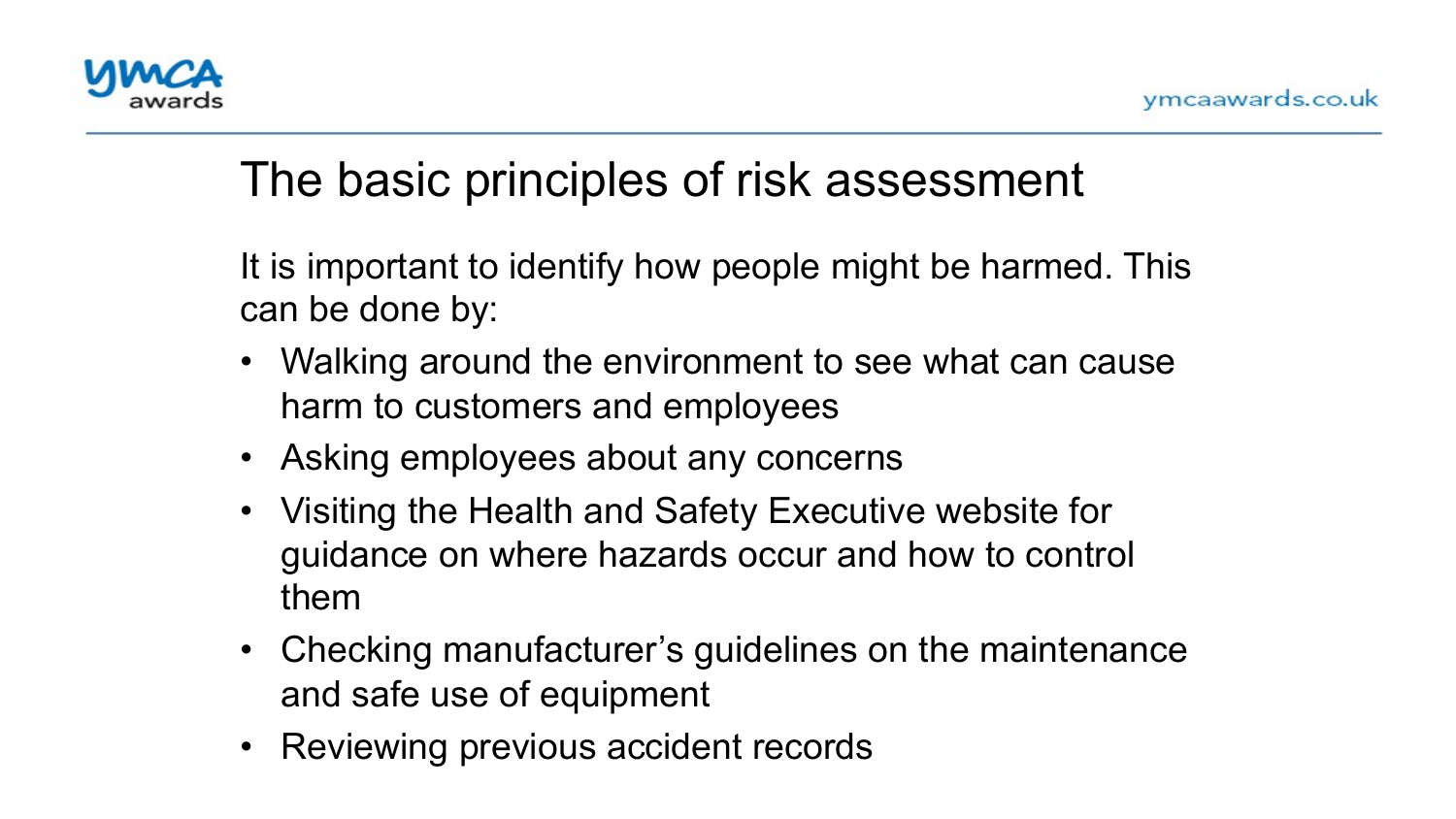

# The basic principles of risk assessment

It is also important to ascertain **who** might be harmed by grouping people into categories, e.g.

- People working in the gym
- People working in the exercise studios **Participants**
- Lifeguards
- Etc.

The identify **how** they might be harmed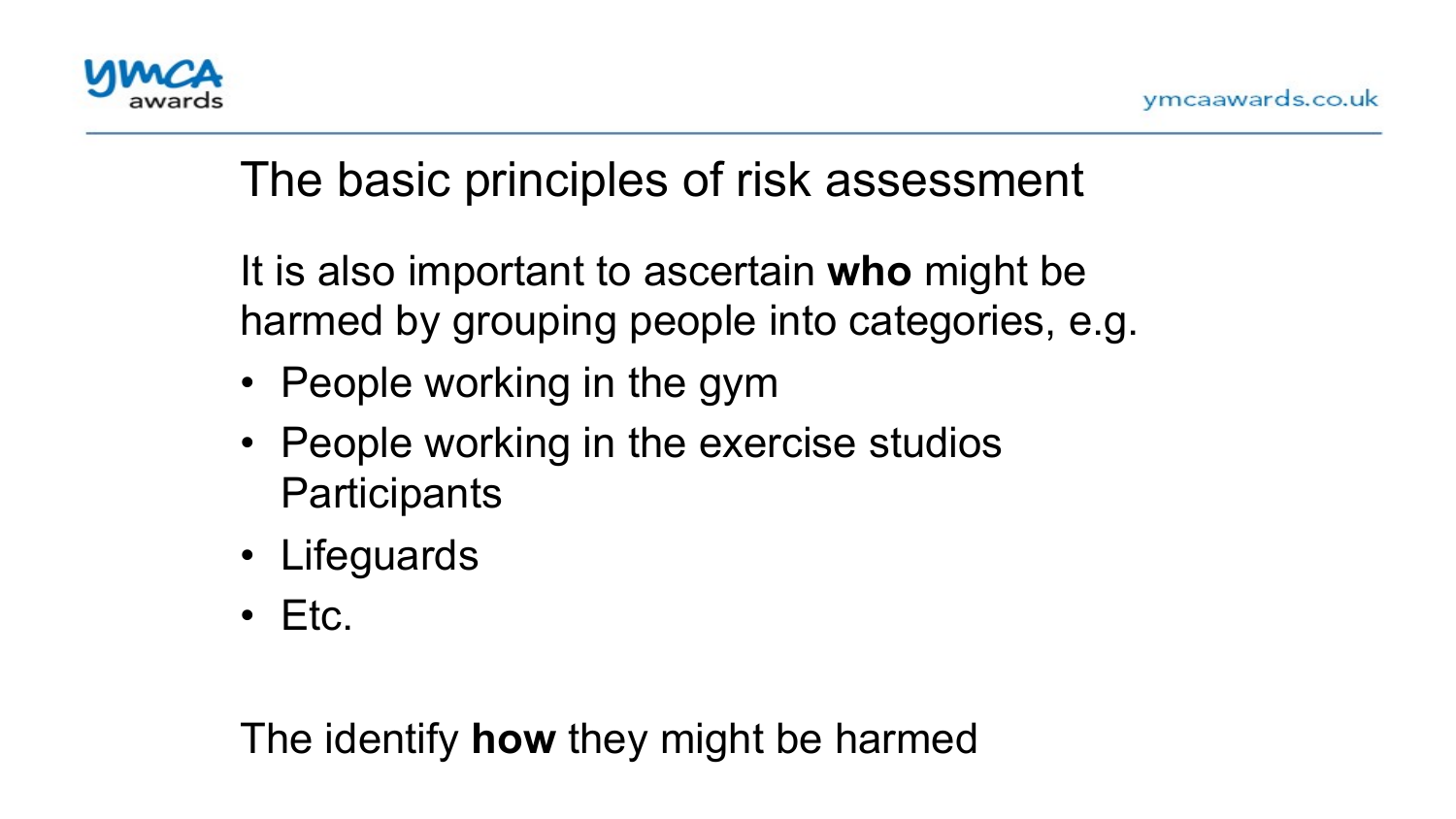

ymcaawards.co.uk

#### Risks in a health and safety environment

Facilities 

- Space in the environment
- Wet side
- Entry and exits
- Hydration stations

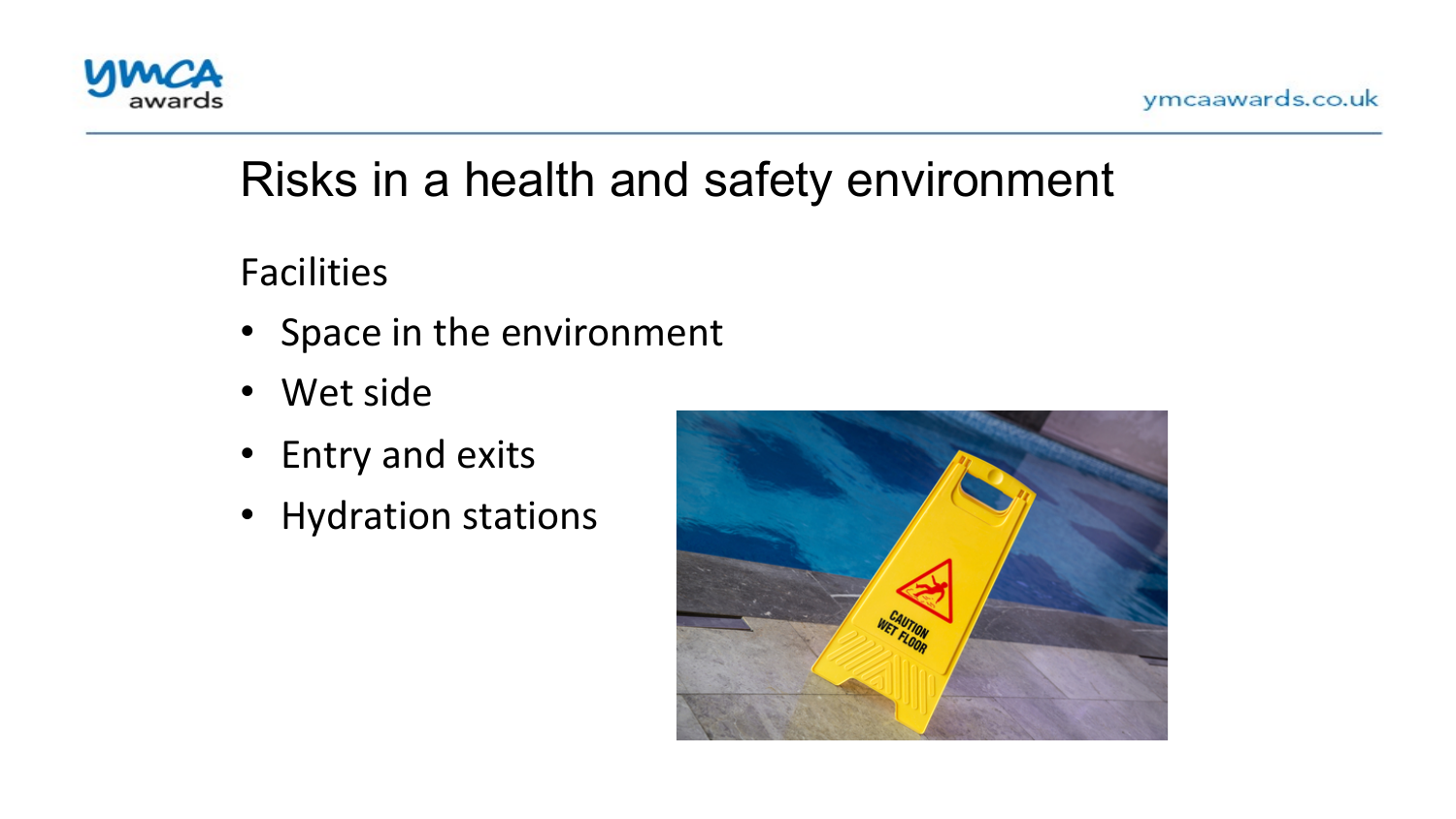

ymcaawards.co.uk

# Risks in a health and safety environment

Equipment 

- CV machines
- Resistance
- Portable equipment
- Storage of equipment
- Specific safety checks
- Reporting mechanisms
- Electrical equipment

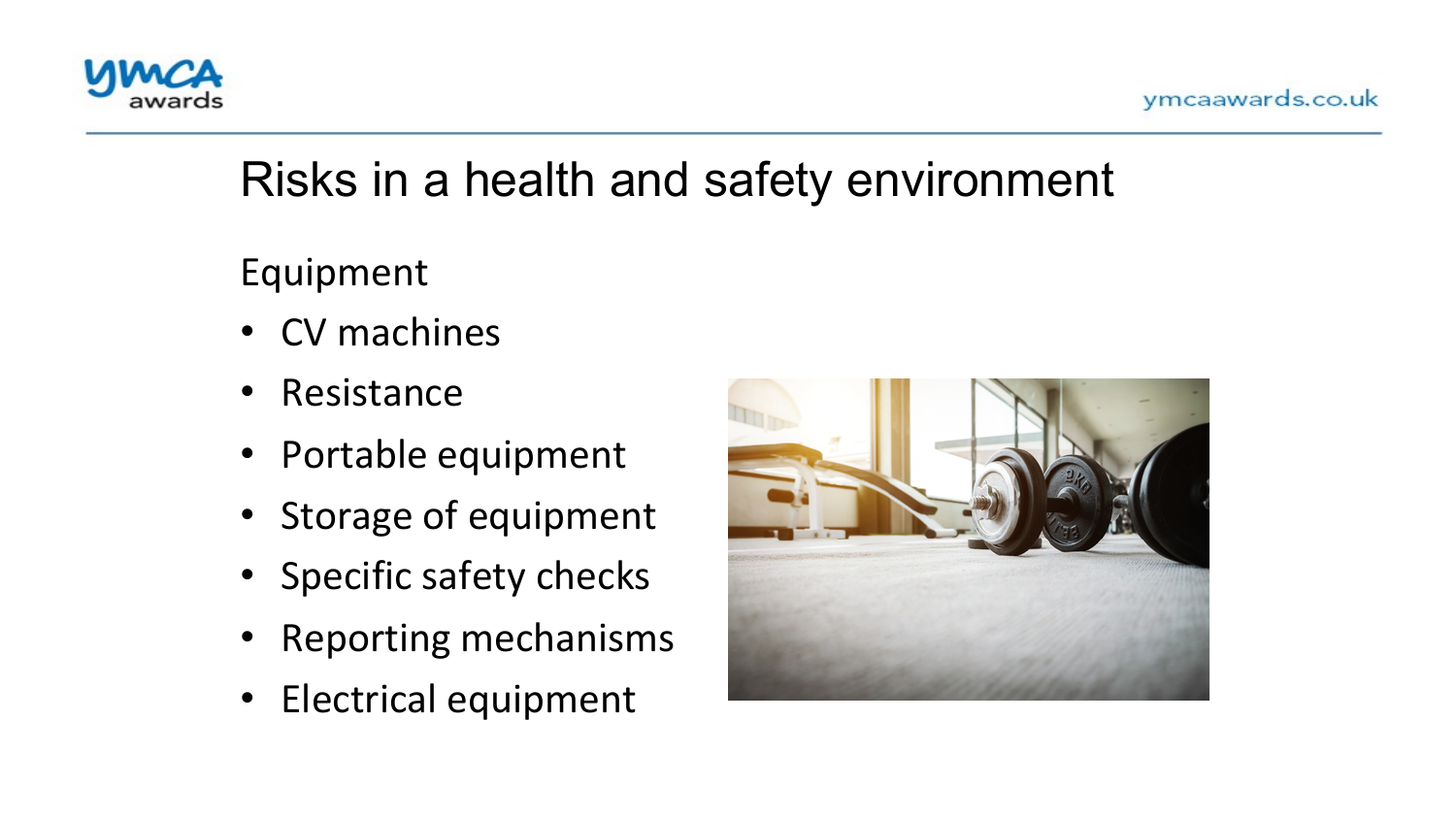

# Risks in a health and safety environment

Working practices

- Operational procedures
- Manual handling and lifting

Customer behaviour

- Children and young adults
- Older adults
- Referral procedures
- Hygiene

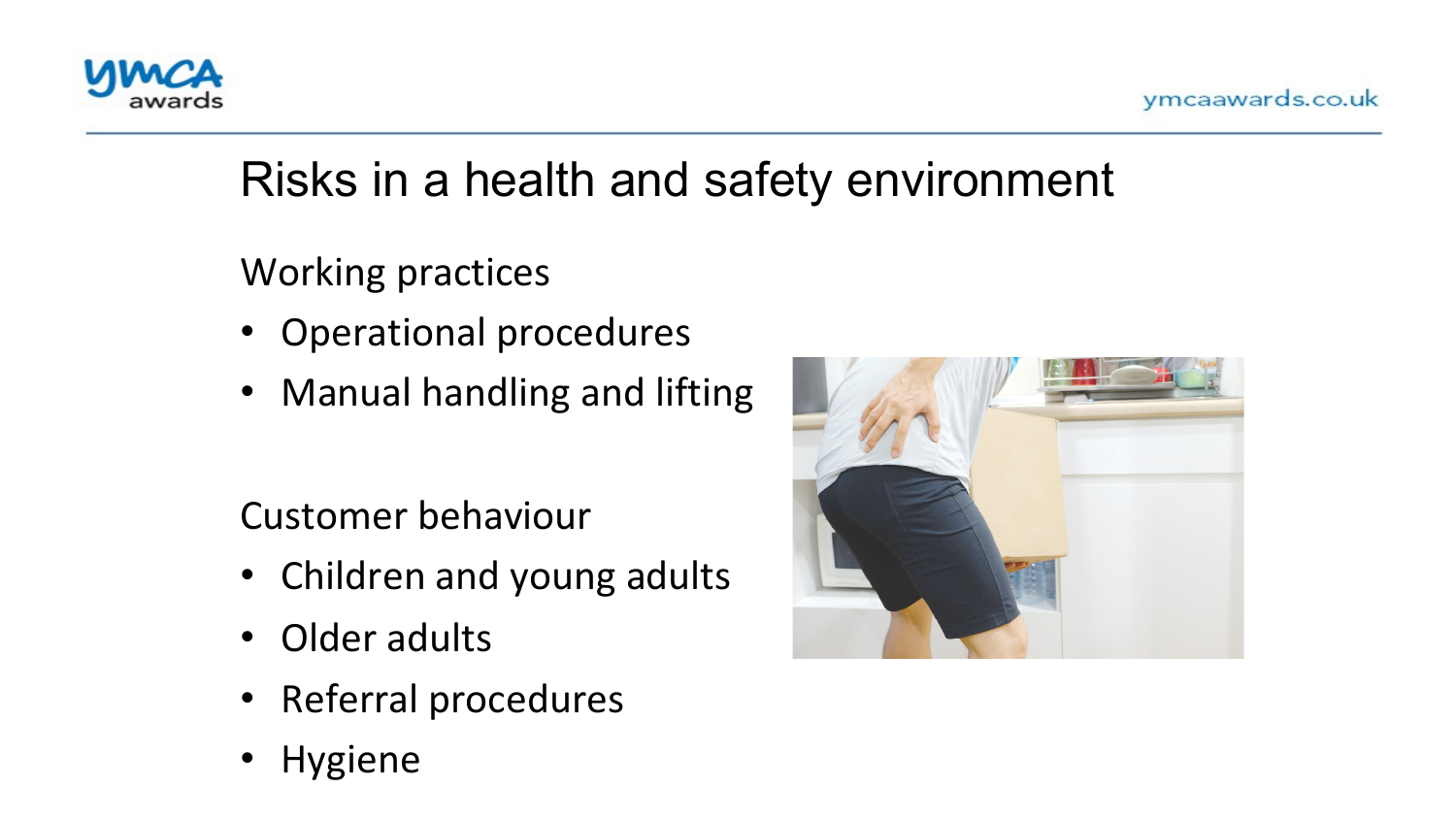

### The five steps of risk assessment

- 1. Look for any hazards (e.g. slips, falls, trips)
- 2. Decide who might be harmed and how
- 3. Evaluate the risks and decide whether existing precautions are adequate or whether more needs to be done
- 4. Record the findings and implement any necessary changes
- 5. Review the risk assessment and update as necessary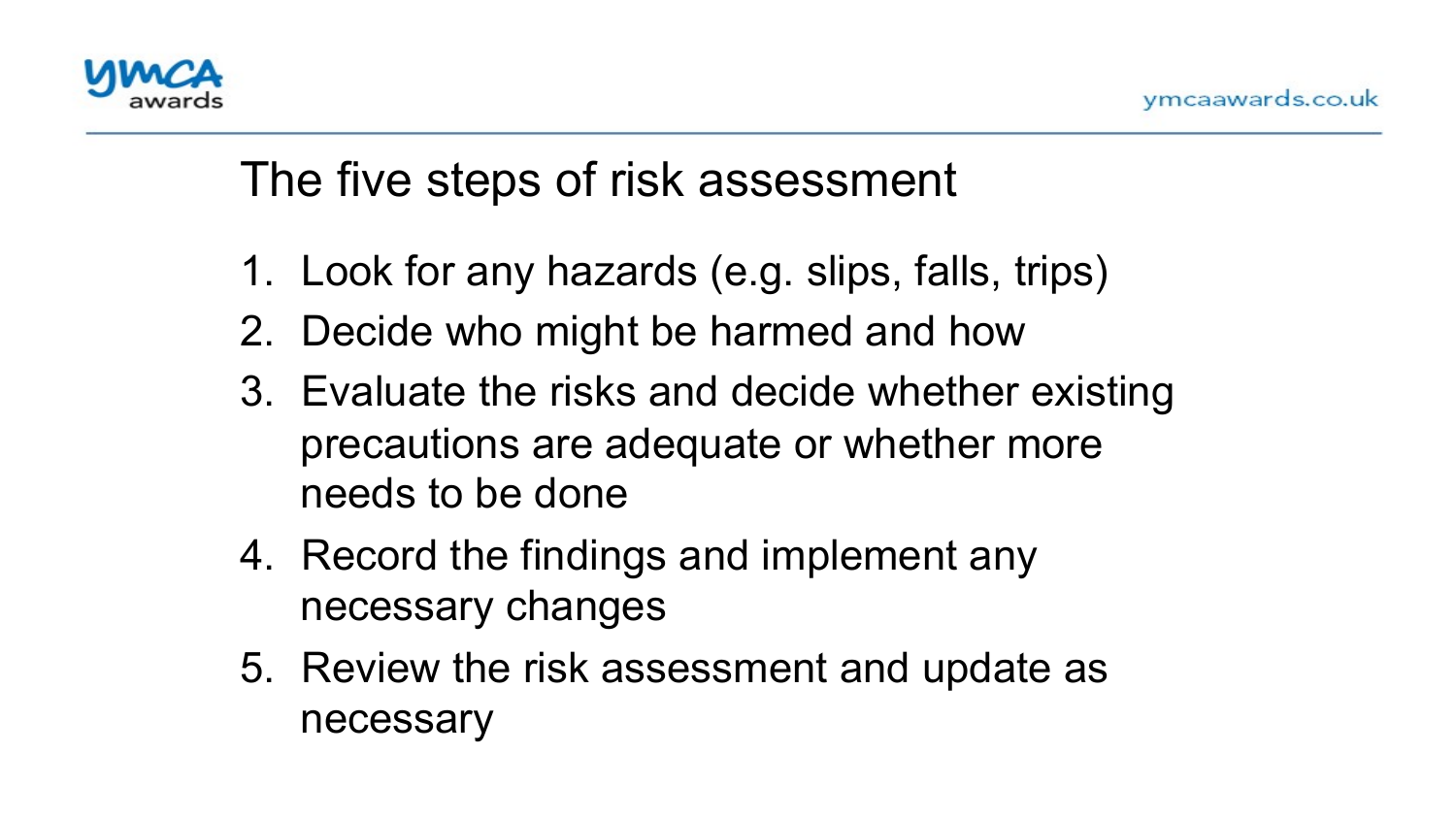

#### Risk assessment

When assessing risks, apply the five steps to each of the following areas:

- Environment
- Equipment
- Other people exercising in the same area
- Planned activities
- Emergency procedures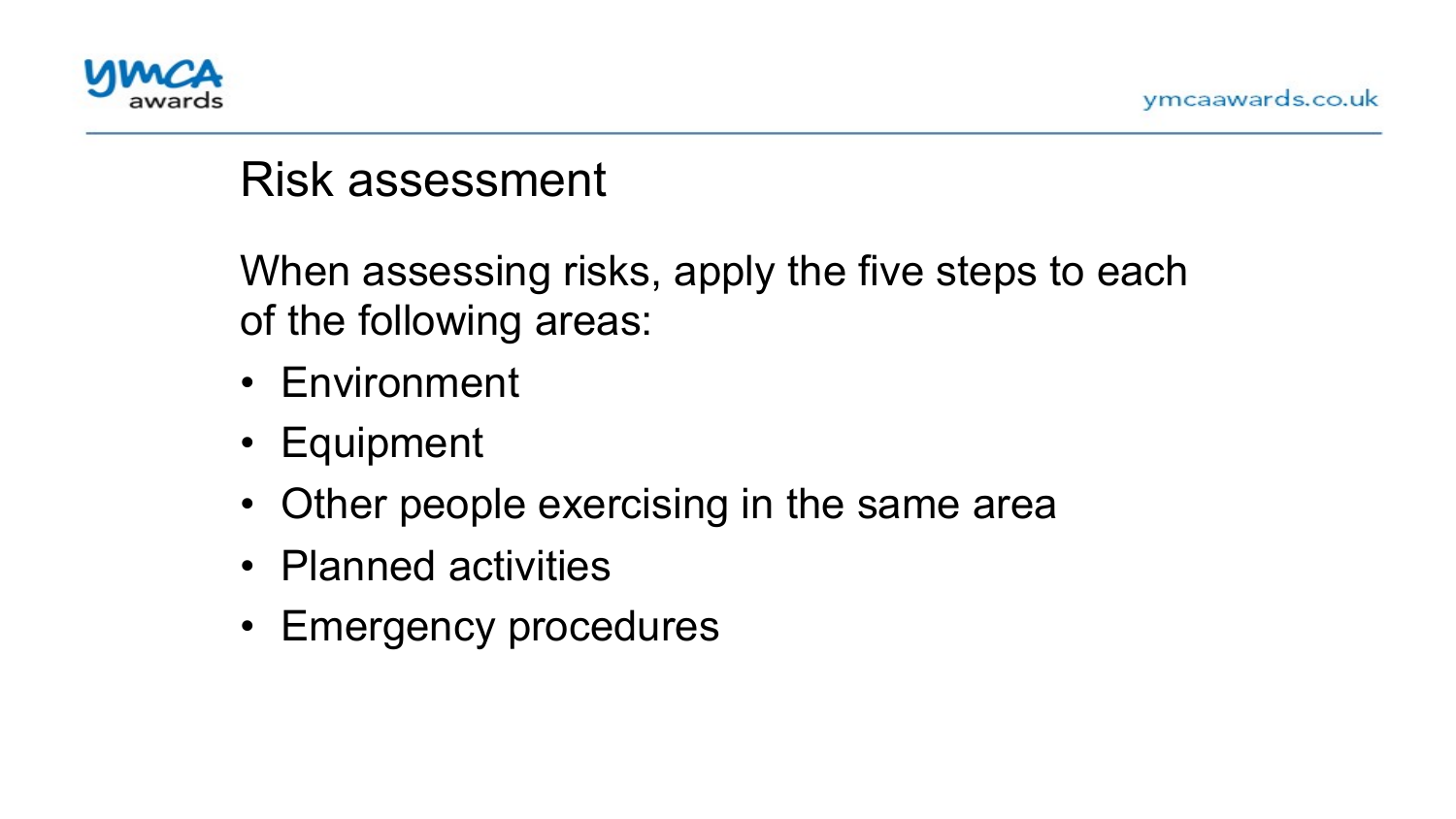# Who to contact when you identify a risk

When an instructor becomes aware of a risk or hazard that he or she cannot control, they will need to contact the correct person to address it. This may be:

- Gym manager / studio coordinator
- General manager
- Duty manager
- Health and safety officer

The process for reporting risks or hazards will be set out in the health and safety manual